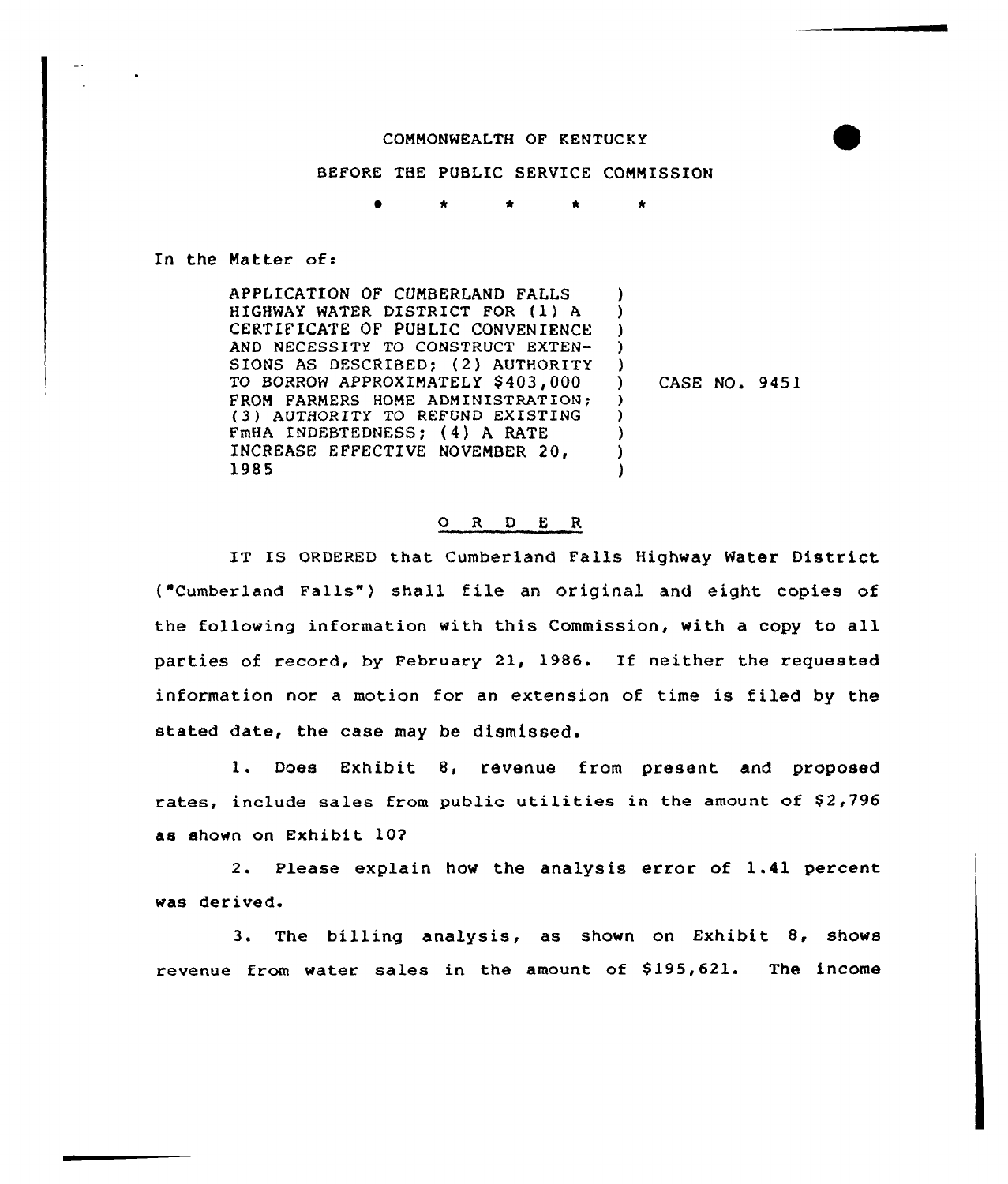statement, Exhibit 5, shows operating revenue from water sales in the amount of  $$185,255$ . \$10,366, or 5.6 percent. Please reconcile the difference of

4. Please provide an explanation of how the leak adjustment of 1 percent was derived.

5. The preliminary engineering report, filed October 29, 1985, shows 233 potential users and estimated that 173 users will connect initially. Qn what information was this estimate based?

6. The application, filed October 29, 1985, shows 130 proposed new customers. Please explain the difference in the number of new users as shown in the application and the preliminary engineering report.

7. What is the total number of new users expected to connect to the system during 1986?

8. The income statement shows operating revenue from sales to public utilities in the amount of  $$2,796$ . Please provide the names of the other utilities and the rate charged per 1,000 gallons.

9. Are all special charges and connection fees compensatory? If not, please provide cost justification for increasing these fees, using the attached forms.

Done at Frankfort, Kentucky, this 14th day of February. 1986.

PUBLIC SERVICE COMMISSION

Cuhad D. Idem

ATTEST<

**Secretary**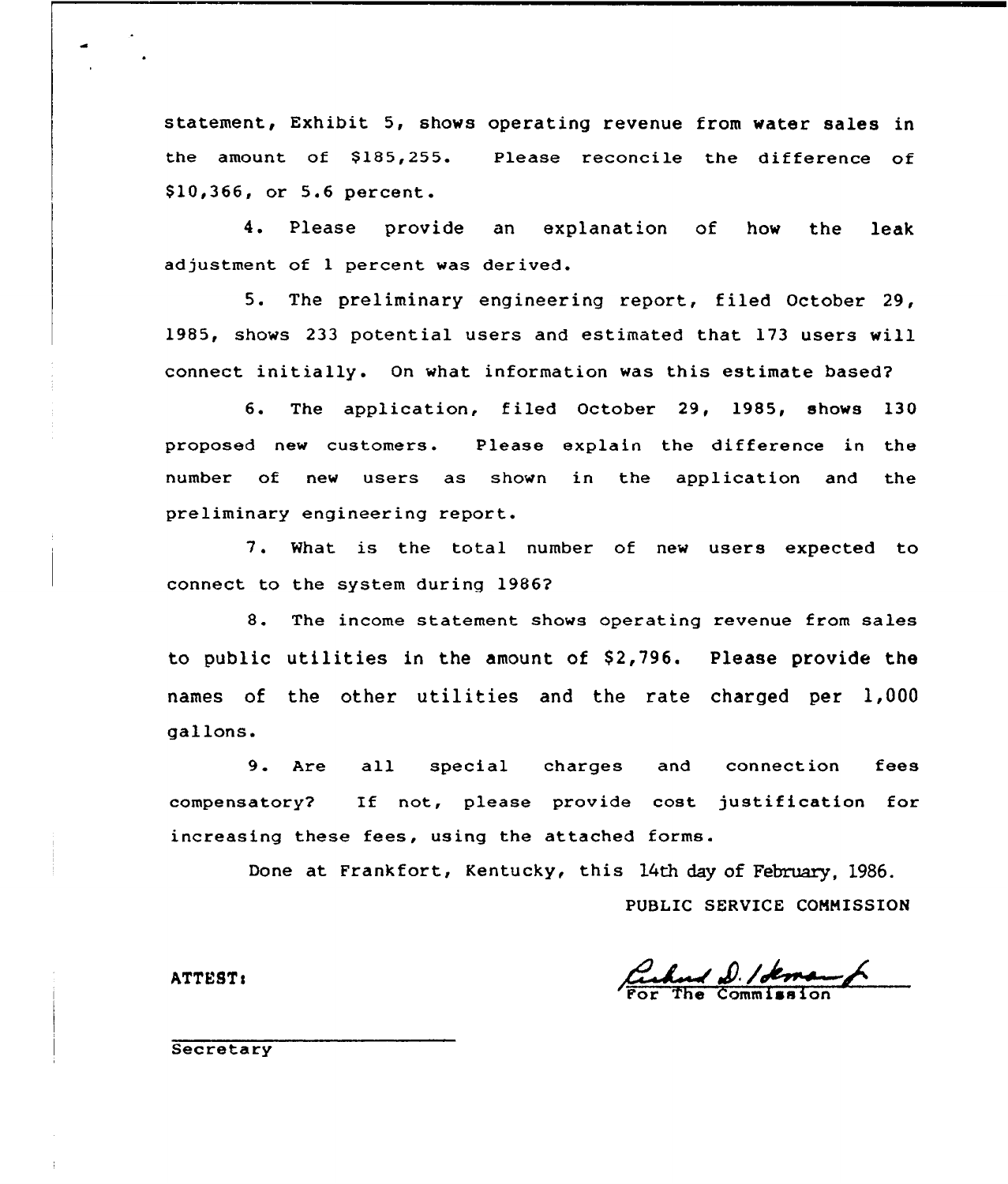# Special Charge Cost Schedule

|    |           | Type of Special Charge:              |     |  |
|----|-----------|--------------------------------------|-----|--|
|    |           | 1. Field Expense                     |     |  |
|    |           | A. Materials (Itemize)               |     |  |
|    |           |                                      | \$. |  |
|    |           |                                      |     |  |
|    | B.        | Labor (Time and Wage)                |     |  |
|    |           | Subtotal Field Expense               |     |  |
|    |           | 2. Clerical and Office Expense       |     |  |
|    |           | A. Supplies                          | \$. |  |
|    | <b>B.</b> | Labor                                |     |  |
|    |           | Subtotal Clerical and Office Expense |     |  |
| 3. |           | Miscellaneous Expense                |     |  |
|    |           | A. Transportation                    | \$  |  |
|    |           | B. Other (Itemize)                   |     |  |
|    |           |                                      |     |  |
|    |           |                                      |     |  |
|    |           | Subtotal Miscellaneous Expense       |     |  |
|    |           | Total Expense                        |     |  |
|    |           |                                      |     |  |

j.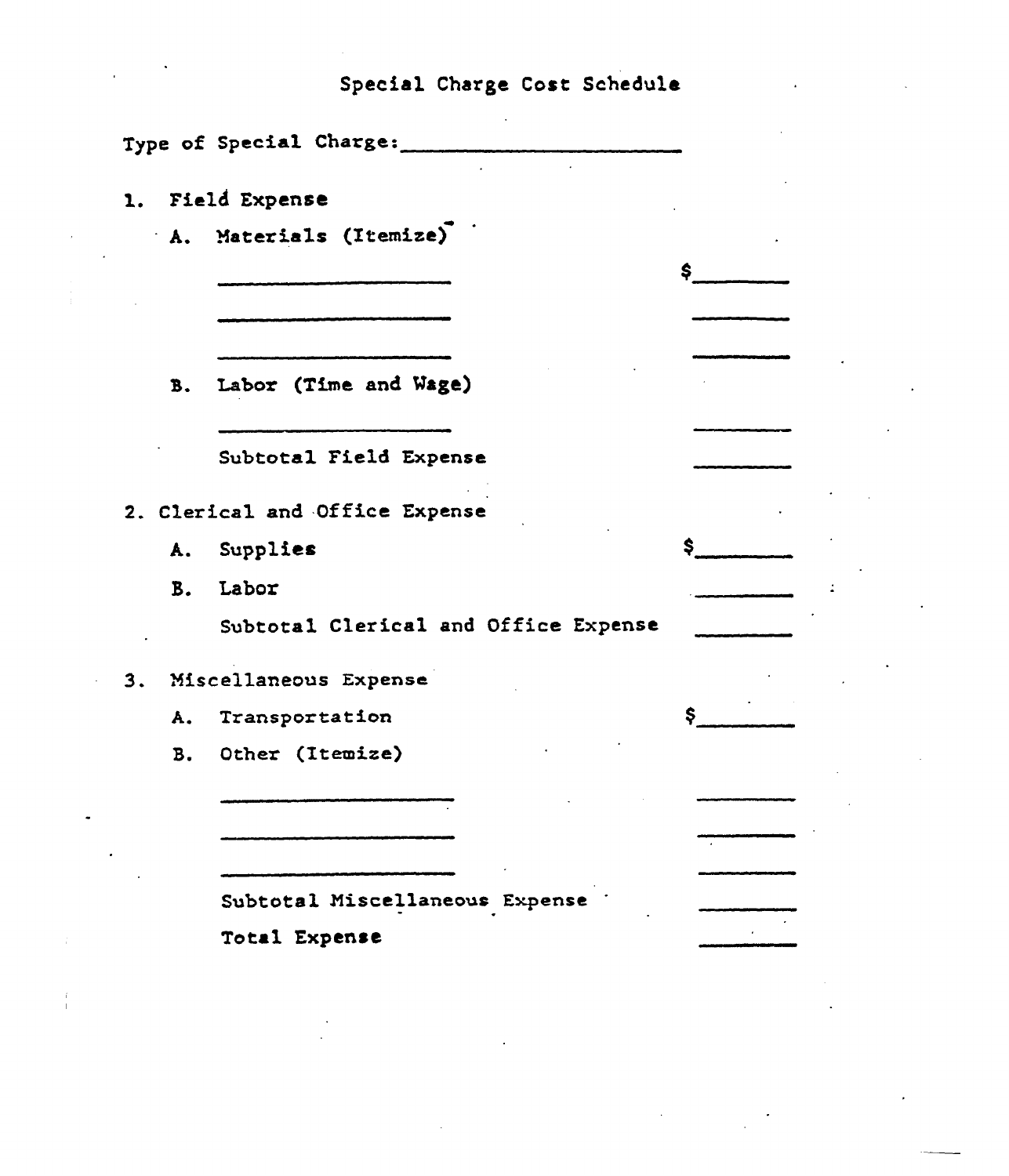|           | Type of Special Charge:              |    |
|-----------|--------------------------------------|----|
|           |                                      |    |
|           | 1. Field Expense                     |    |
|           | A. Materials (Itemize)               |    |
|           |                                      | \$ |
|           |                                      |    |
|           |                                      |    |
|           | B. Labor (Time and Wage)             |    |
|           |                                      |    |
|           | Subtotal Field Expense               |    |
|           |                                      |    |
|           | 2. Clerical and Office Expense       |    |
|           | A. Supplies                          | \$ |
|           | B. Labor                             |    |
|           | Subtotal Clerical and Office Expense |    |
|           | 3. Miscellaneous Expense             |    |
| Α.        | Transportation                       | \$ |
| <b>B.</b> | Other (Itemize)                      |    |
|           |                                      |    |

Subtotal Miscellaneous Expense

 $\bar{z}$ 

 $\mathbf{v}^{\dagger}$ 

Total Expense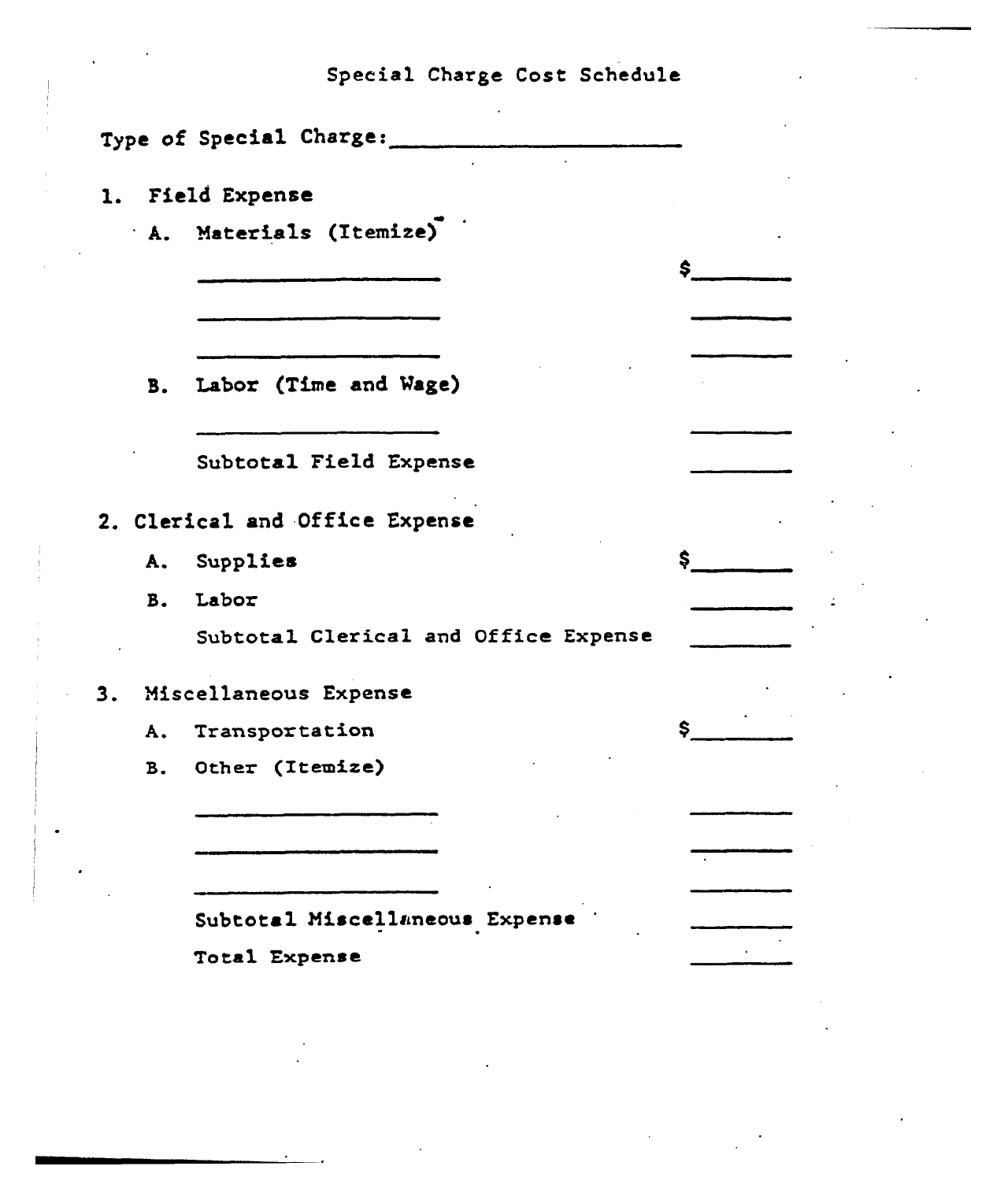COMMONWEALTH OF KENTUCKY PUBLIC SERVICE COMMISSION P.O. BOX 615 FRANKFORT, KENTUCKY 40602

### Average Metered Service Connection Expense

The following is an itemization of expenses for providing a metered service connection.

A. Meter Size

 $\mathcal{L}^{\text{max}}_{\text{max}}$ 

 $\sim$   $\sim$ 

|                 |  | 5/8-Inch $\boxed{7}$ 3/4-Inch $\boxed{7}$ 1-Inch $\boxed{7}$ 1 1/2-Inch $\boxed{7}$ 2-Inch $\boxed{7}$ |  |
|-----------------|--|--------------------------------------------------------------------------------------------------------|--|
| Other (specify) |  |                                                                                                        |  |

**B.** Materials Expense

|                |                           |         | Unit<br>$\overline{\text{Cost}}$ | Total<br>$\overline{\cos t}$ |
|----------------|---------------------------|---------|----------------------------------|------------------------------|
|                |                           | Quanity |                                  |                              |
| $\mathbf{1}$ . | Water Meter               |         | $S_{\perp}$                      | S.                           |
| 2.             | Meter Yoke                |         |                                  |                              |
| 3.             | Corporation Stop          |         |                                  |                              |
|                | 4. Meter Box and Top      |         |                                  |                              |
|                | 5. Miscellaneous Fittings |         |                                  |                              |
|                | (Itemize)                 |         |                                  |                              |
| 6.             | Subtotal (Add column 3)   |         |                                  |                              |

 $\frac{1}{\sqrt{5}}$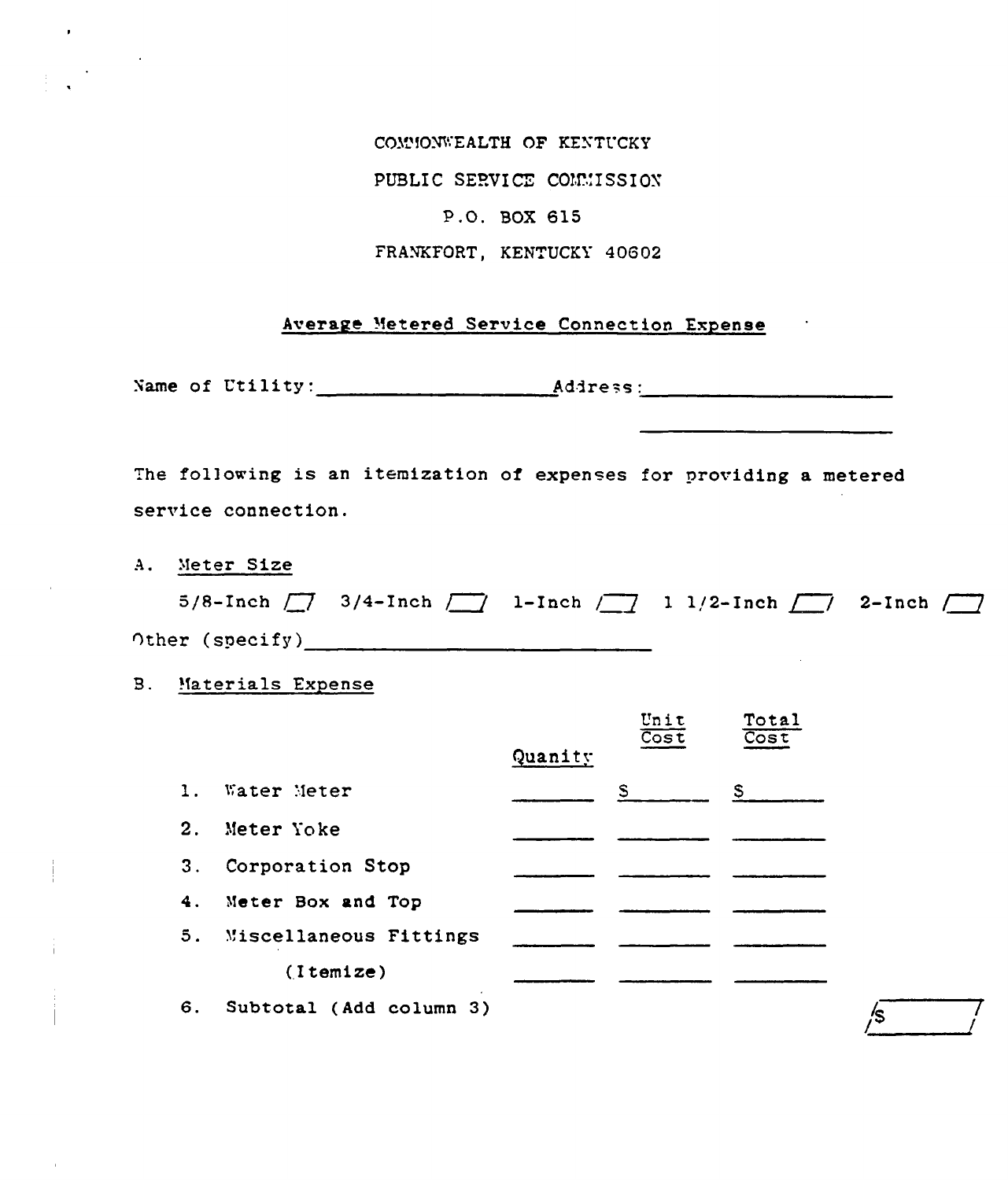| $\mathsf{C}$ . | Service Pipe Expense                           |                         |                |                                 |               |      |
|----------------|------------------------------------------------|-------------------------|----------------|---------------------------------|---------------|------|
|                |                                                |                         |                |                                 |               |      |
|                |                                                |                         | Quanity        | Unit<br>Cost                    | Total<br>Cost |      |
|                | 1. Short Side Service                          |                         |                | $L, F$ . $L, F$ . $L, F$ .      |               |      |
|                | 2. Long Side Service                           |                         |                | $L, F,$ $L, F,$ $L, F,$ $L, F,$ |               |      |
|                | 3.<br>and divide by 2)                         | Subtotal (Add column 3  |                |                                 |               | . /s |
| D.             | Installation Expense                           |                         |                |                                 |               |      |
|                | Labor                                          |                         |                |                                 |               |      |
|                |                                                |                         | Total<br>Hours | Rate Per<br>Hour                | Total<br>Cost |      |
|                | 1. Short Side Service                          |                         |                | $\mathbf{s}$                    |               |      |
|                | 2. Long Side Service                           |                         |                |                                 |               |      |
|                | 3. Subtotal (Add column 3)<br>and divide by 2) |                         |                |                                 |               | /s   |
|                | Equipment                                      |                         | Total<br>Hours | Rate Per<br>Hour                | Total<br>Cost |      |
|                | 1. Short Side Service                          |                         |                | S.                              | $\mathbf{s}$  |      |
|                | 2. Long Side Service                           |                         |                |                                 |               |      |
|                | 3.<br>and divide by 2)                         | Subtotal (Add column 3  |                |                                 |               | /s   |
|                | Miscellaneous                                  |                         |                |                                 |               |      |
|                |                                                |                         | Total          | Rate Per<br>Hour                | Total<br>Cost |      |
|                | Inspection<br>1.                               |                         |                |                                 |               |      |
|                | 2.<br>Site Clean-Up                            |                         |                |                                 |               |      |
|                | 3.<br>Other (Itemize)                          |                         |                |                                 |               |      |
|                | 4.                                             | Subtotal (Add column 3) |                |                                 |               | /s   |

 $\mathcal{A}_\mathrm{c}$ 

 $\mathcal{L}(\mathcal{L}(\mathcal{L}(\mathcal{L}(\mathcal{L}(\mathcal{L}(\mathcal{L}(\mathcal{L}(\mathcal{L}(\mathcal{L}(\mathcal{L}(\mathcal{L}(\mathcal{L}(\mathcal{L}(\mathcal{L}(\mathcal{L}(\mathcal{L}(\mathcal{L}(\mathcal{L}(\mathcal{L}(\mathcal{L}(\mathcal{L}(\mathcal{L}(\mathcal{L}(\mathcal{L}(\mathcal{L}(\mathcal{L}(\mathcal{L}(\mathcal{L}(\mathcal{L}(\mathcal{L}(\mathcal{L}(\mathcal{L}(\mathcal{L}(\mathcal{L}(\mathcal{L}(\mathcal{$ 

 $\frac{1}{4}$  .

 $\mathbf{I}$ 

 $\frac{1}{4}$  .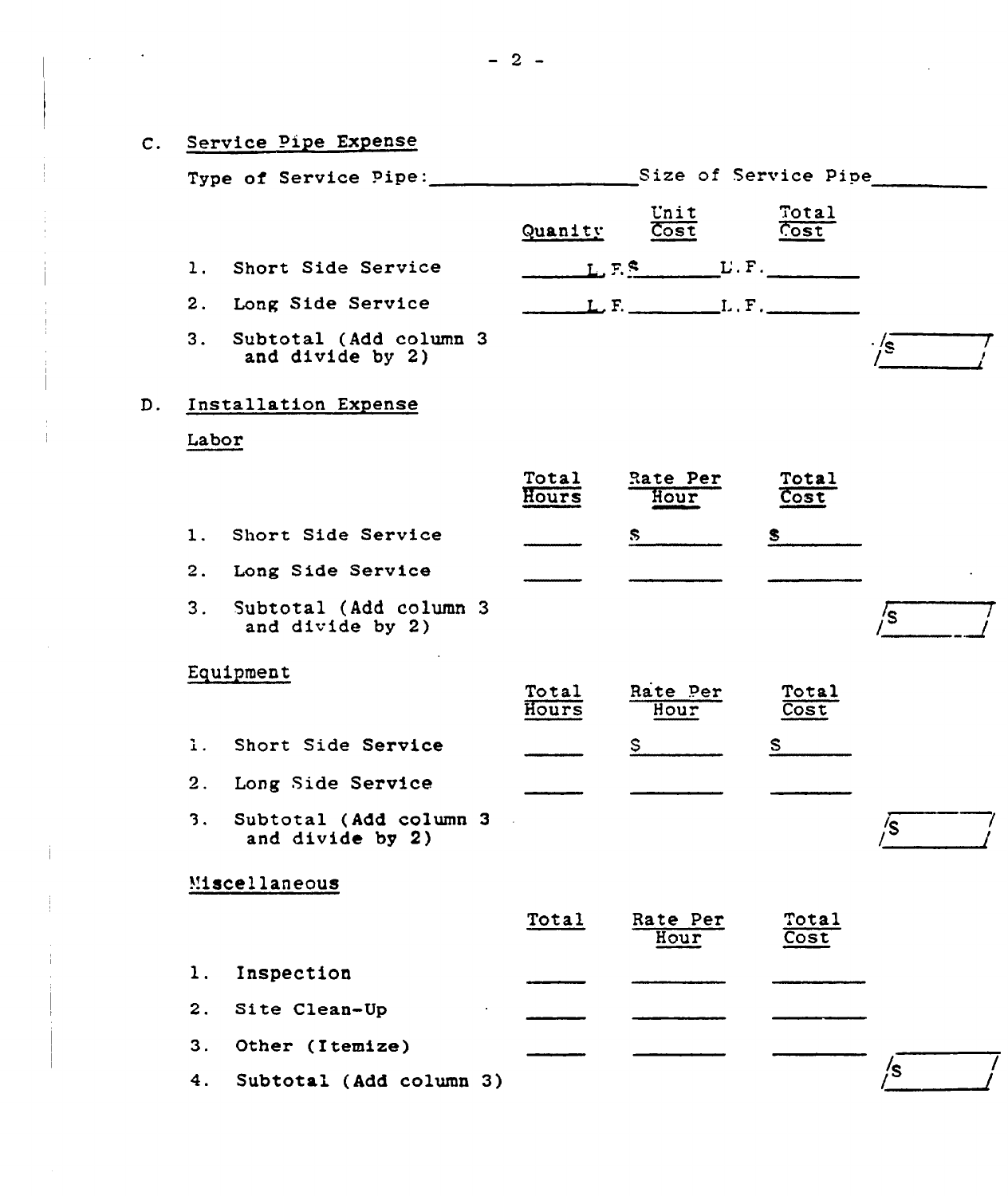l. Installation expense (5 overhead rate  $($ <sup>5)</sup>  $\overline{\phantom{a}}$  x / /g

# F. Administrative Expense

l. Office expense for establishing <sup>a</sup> new account and billing record.

# G. Expense Summary

1. Total of items B-F /8

/ /~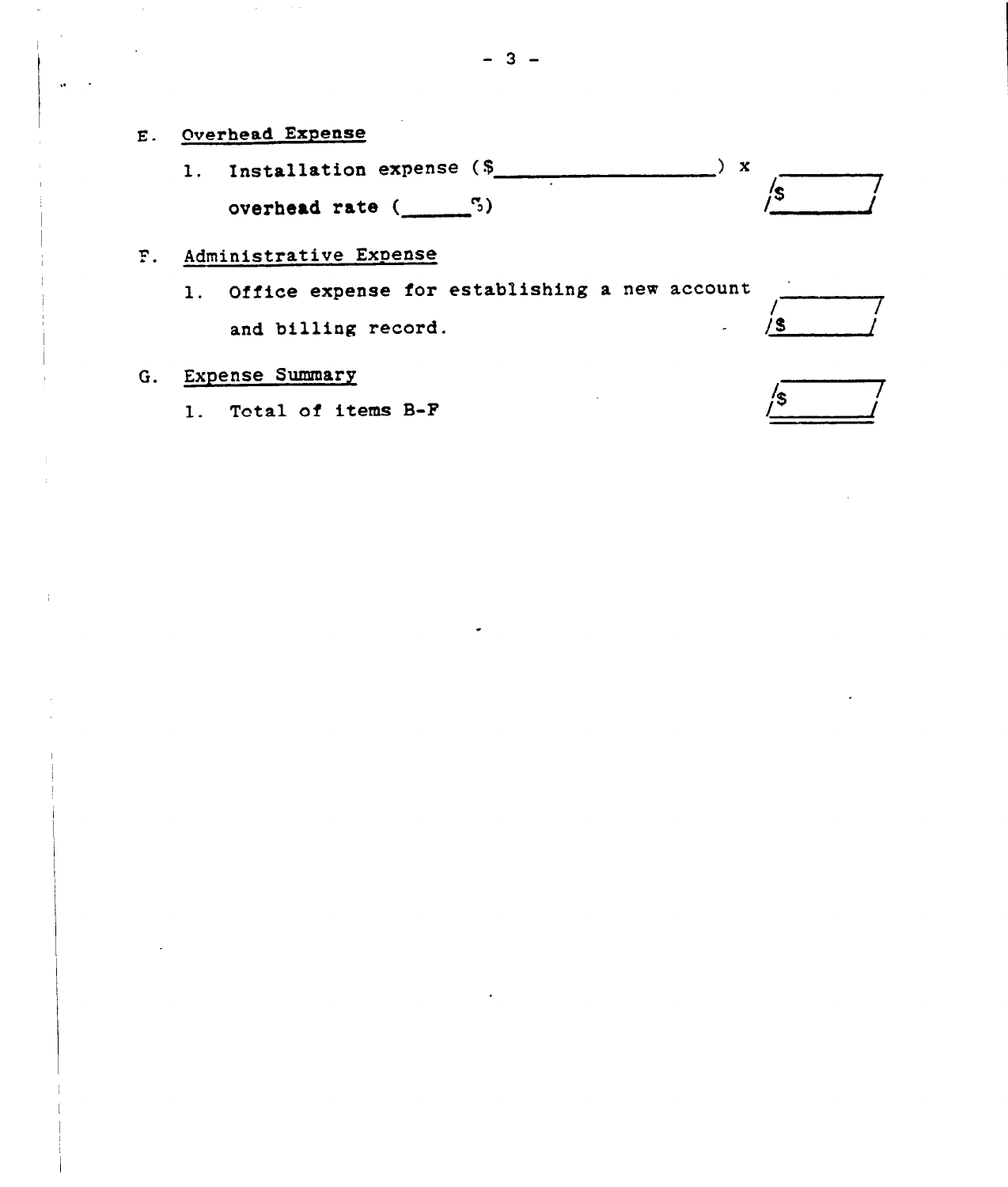COMMONWEALTH OF KENTUCKY

PUBLIC SERVICE COMMISSION

## P.O. BOX 615

FRANKFORT, KENTUCKY 40602

# Average Metered Service Connection Expense

The following is an itemization of expenses for providing a metered service connection.

A. Meter Size

۹,

|                        | 5/8-Inch $\boxed{7}$ 3/4-Inch $\boxed{7}$ 1-Inch $\boxed{7}$ 1 1/2-Inch $\boxed{7}$ 2-Inch $\boxed{7}$ |  |  |
|------------------------|--------------------------------------------------------------------------------------------------------|--|--|
| <b>Other (specify)</b> |                                                                                                        |  |  |

## **B.** Materials Expense

|    |                           |         | Unit<br>$\overline{\text{Cost}}$ | Total<br>$\overline{\cos t}$ |
|----|---------------------------|---------|----------------------------------|------------------------------|
|    |                           | Quanity |                                  |                              |
| 1. | Water Meter               |         | S.                               | S.                           |
| 2. | Meter Yoke                |         |                                  |                              |
| 3. | Corporation Stop          |         |                                  |                              |
| 4. | Meter Box and Top         |         |                                  |                              |
|    | 5. Miscellaneous Fittings |         |                                  |                              |
|    | (Itemize)                 |         |                                  |                              |
| 6. | Subtotal (Add column 3)   |         |                                  |                              |

 $\sqrt{s}$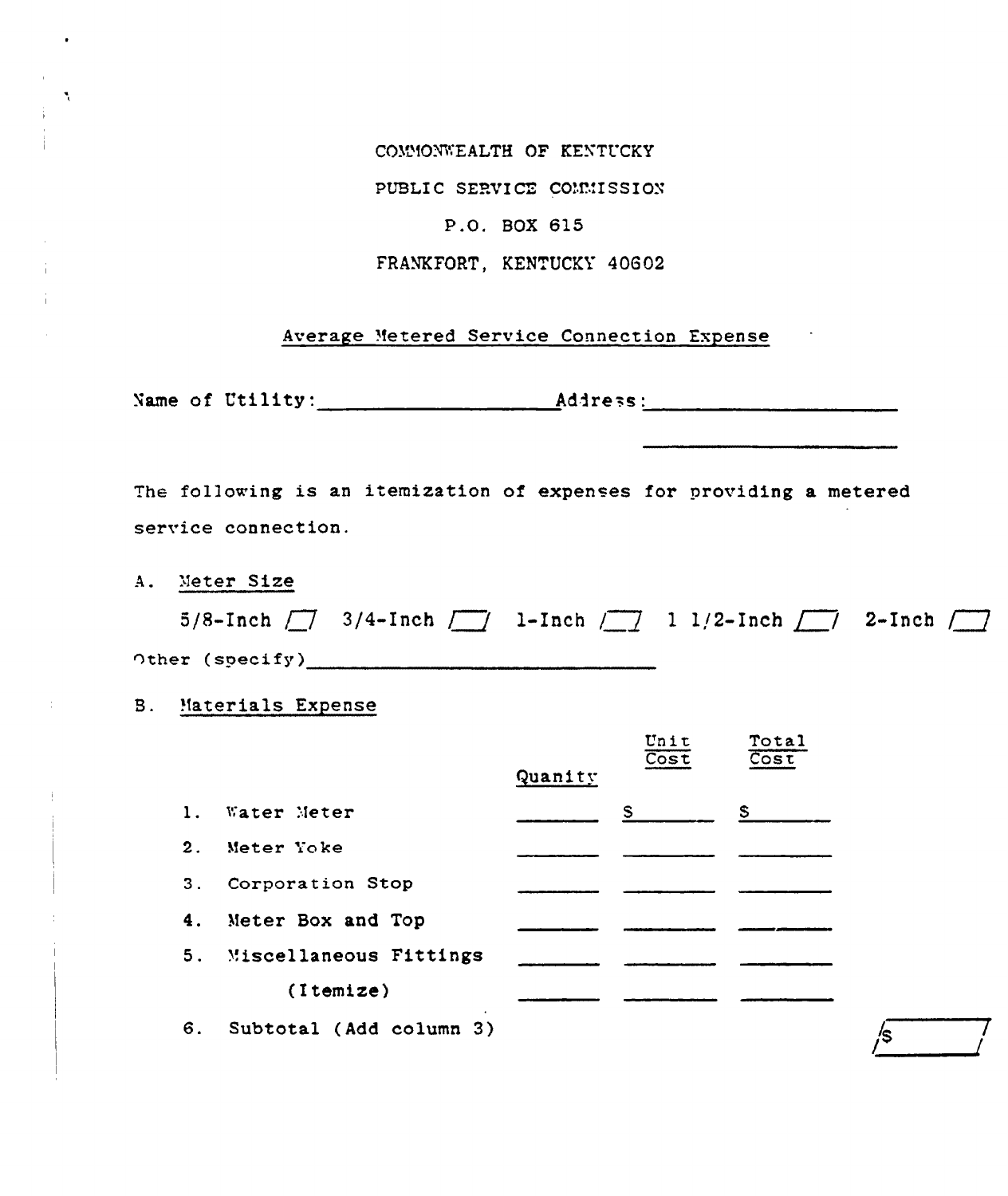|                  | C. Service Pipe Expense<br>Type of Service Pipe: |                | Size of Service Pipe                                            |               |       |
|------------------|--------------------------------------------------|----------------|-----------------------------------------------------------------|---------------|-------|
|                  |                                                  |                |                                                                 |               |       |
|                  |                                                  | Quanity        | Unit<br>$\overline{\text{Cost}}$                                | Total<br>Cost |       |
| $\mathbf{1}$ .   | Short Side Service                               |                | $L, F.$ S $L', F$ .                                             |               |       |
|                  | 2. Long Side Service                             |                | $L, F, \underline{\hspace{2cm}} L, F, \underline{\hspace{2cm}}$ |               |       |
| 3.               | Subtotal (Add column 3<br>and divide by 2)       |                |                                                                 |               | · /s∴ |
|                  | Installation Expense                             |                |                                                                 |               |       |
| Labor            |                                                  |                |                                                                 |               |       |
|                  |                                                  | Total<br>Hours | Rate Per<br>Hour                                                | Total<br>Cost |       |
| $\mathbf{1}$ .   | Short Side Service                               |                | $\mathbf{s}$                                                    | S.            |       |
| 2.               | Long Side Service                                |                |                                                                 |               |       |
| $\overline{3}$ . | Subtotal (Add column 3<br>and divide by 2)       |                |                                                                 |               | /s    |
|                  | Equipment                                        |                |                                                                 |               |       |
|                  |                                                  | Total<br>Hours | Rate Per<br>Hour                                                | Total<br>Cost |       |
| $\mathbf{1}$ .   | Short Side Service                               |                | $S_{\perp}$                                                     | $S_{-}$       |       |
| 2.               | Long Side Service                                |                |                                                                 |               |       |
| 3.               | Subtotal (Add column 3<br>and divide by 2)       |                |                                                                 |               | 's    |
|                  | Miscellaneous                                    |                |                                                                 |               |       |
|                  |                                                  | Total          | Rate Per<br>Hour                                                | Total<br>Cost |       |
| 1.               | Inspection                                       |                |                                                                 |               |       |
| 2.               | Site Clean-Up                                    |                |                                                                 |               |       |
| 3.               | Other (Itemize)                                  |                |                                                                 |               |       |
| 4.               | Subtotal (Add column 3)                          |                |                                                                 |               | /s    |

 $\label{eq:2} \frac{1}{2} \sum_{i=1}^n \frac{1}{2} \sum_{j=1}^n \frac{1}{2} \sum_{j=1}^n \frac{1}{2} \sum_{j=1}^n \frac{1}{2} \sum_{j=1}^n \frac{1}{2} \sum_{j=1}^n \frac{1}{2} \sum_{j=1}^n \frac{1}{2} \sum_{j=1}^n \frac{1}{2} \sum_{j=1}^n \frac{1}{2} \sum_{j=1}^n \frac{1}{2} \sum_{j=1}^n \frac{1}{2} \sum_{j=1}^n \frac{1}{2} \sum_{j=1}^n \frac{1}{$